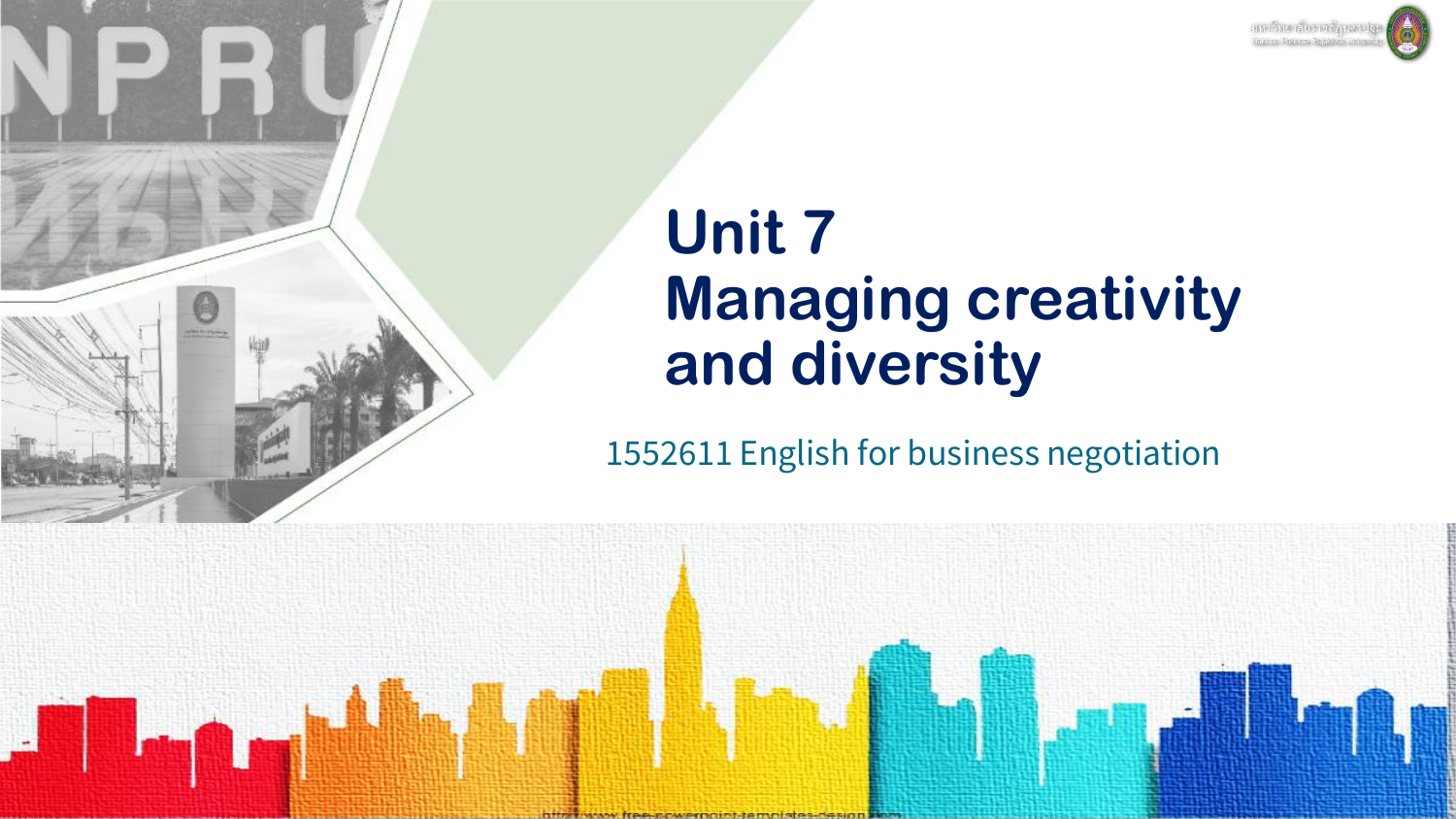









**Work in an international team**

**Managing creativity and diversity**



**Delaying decisions**



**Ending the meeting**



**Closing the deal**

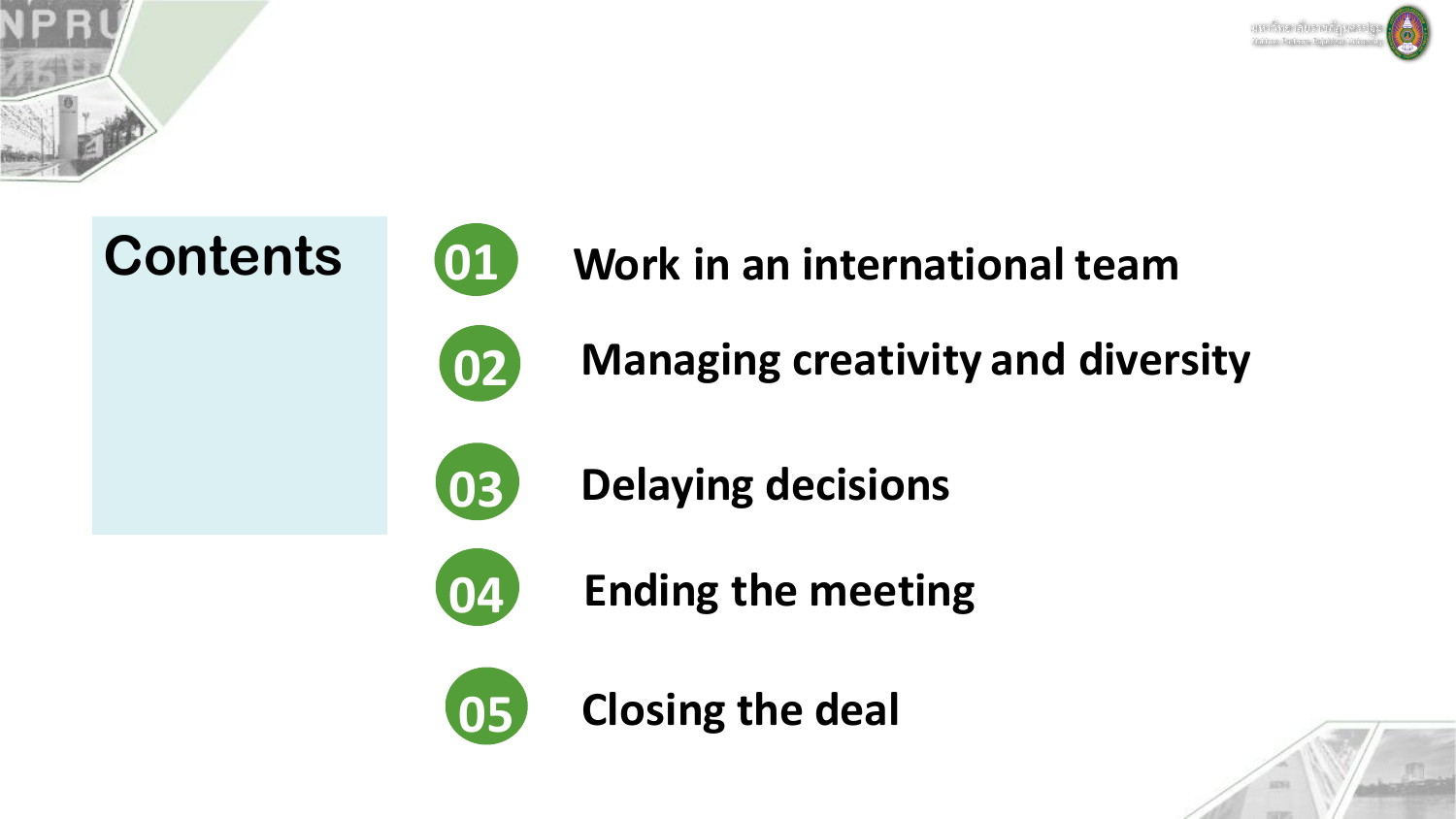# **Learning Objectives**

After studying this unit, students will be able to…





**29** 

into their own words cias.  $\square$  share and describe the concept of international business into their own words.

Your Text Here  $\square$  summarize the concept of the value of diversity for organizations systematically.

 $\square$  present their mini-proposal in group discussion creatively.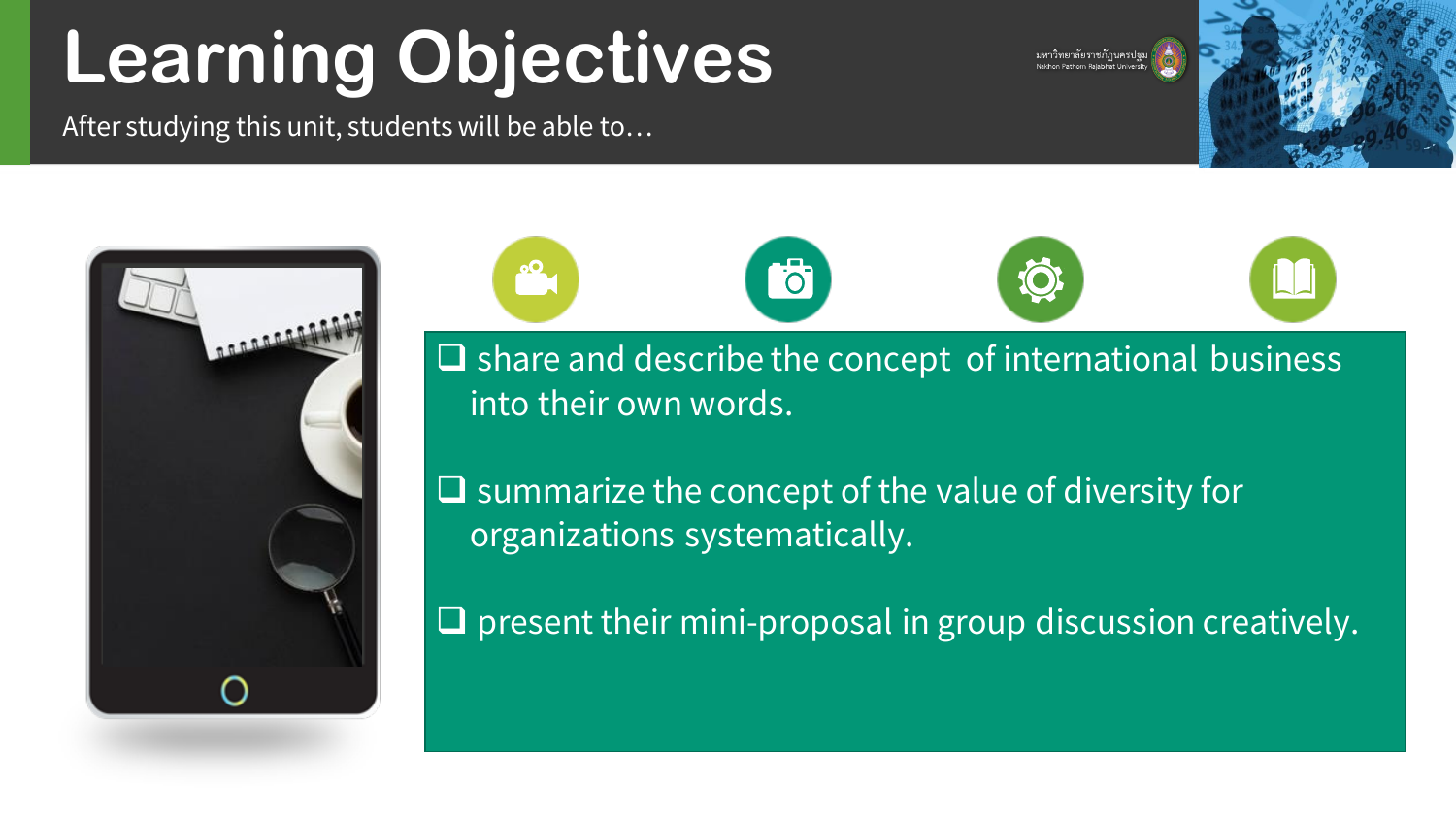## **Intercultural competence**



torcultural coloured a ross cu atance amphasiza that  $\epsilon$  colors, photos  $\epsilon$ people who work across cultures need to think creatively and colors en any modal Many models of intercultural competence emphasize that adonal Fonten. Your Text Here Text Here Text Your Text Here be open to new ideas. Take a look at the intercultural competence dimension called New Thinking from Worldwork's International Profiler.

6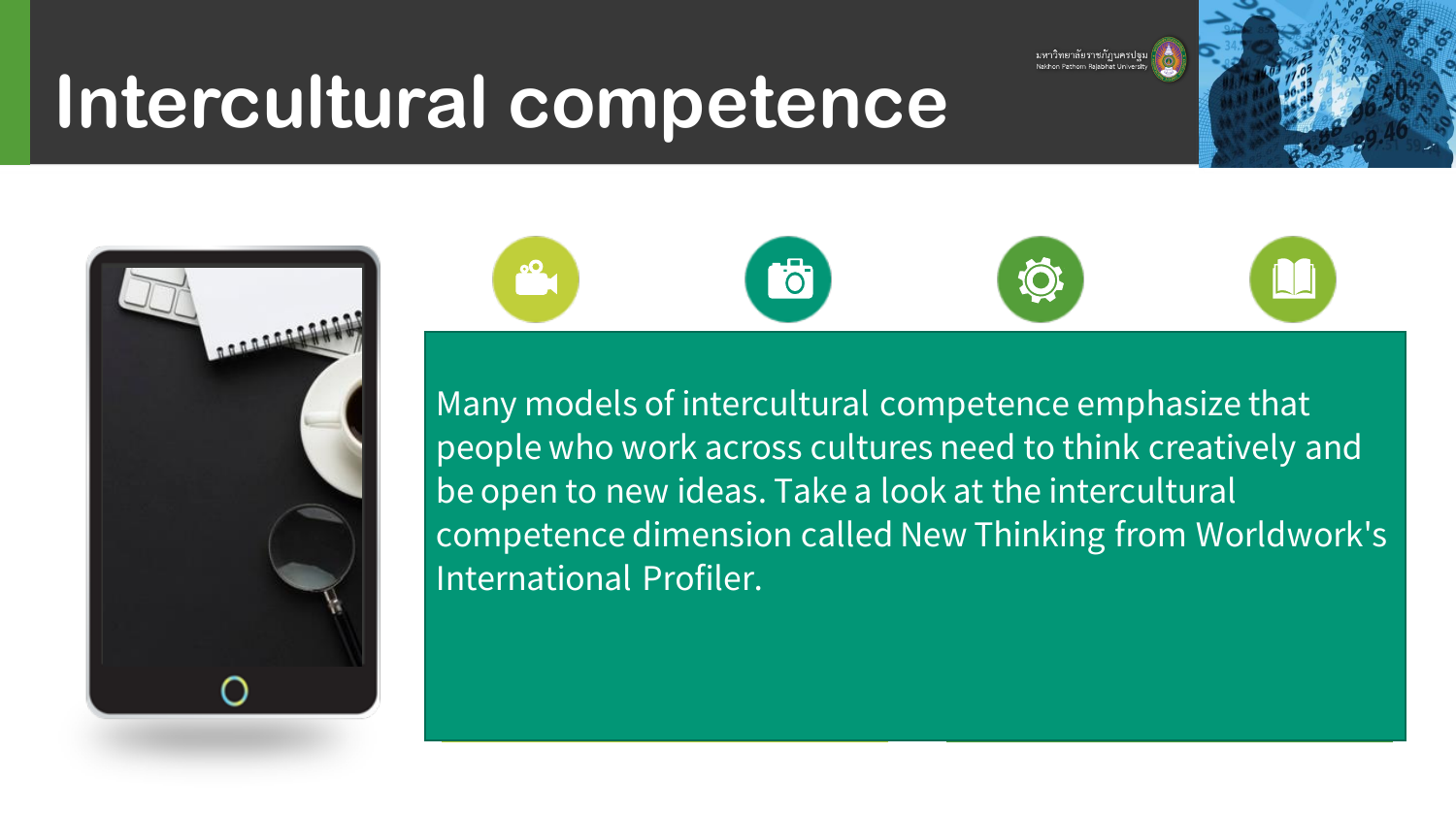เยาลัยราชภัฏนครปฐะ

## **Intercultural competence**







Individual photos, photos, photos, photos, photos, photos, photos, photos, photos, photos, photos, photos, photos, photos, photos, photos, photos, photos, photos, photos, photos, photos, photos, photos, photos, photos, photos, photos ting ol discovering that putting our differences to work is the most  $I$ ar tha  $M$ colors we rasnization Organizations and individuals all over the world are Your Text Here  $\sigma$  and  $\sigma$  and  $\sigma$ powerful accelerator for generating new ideas, creating innovative solutions, executing organizational strategies.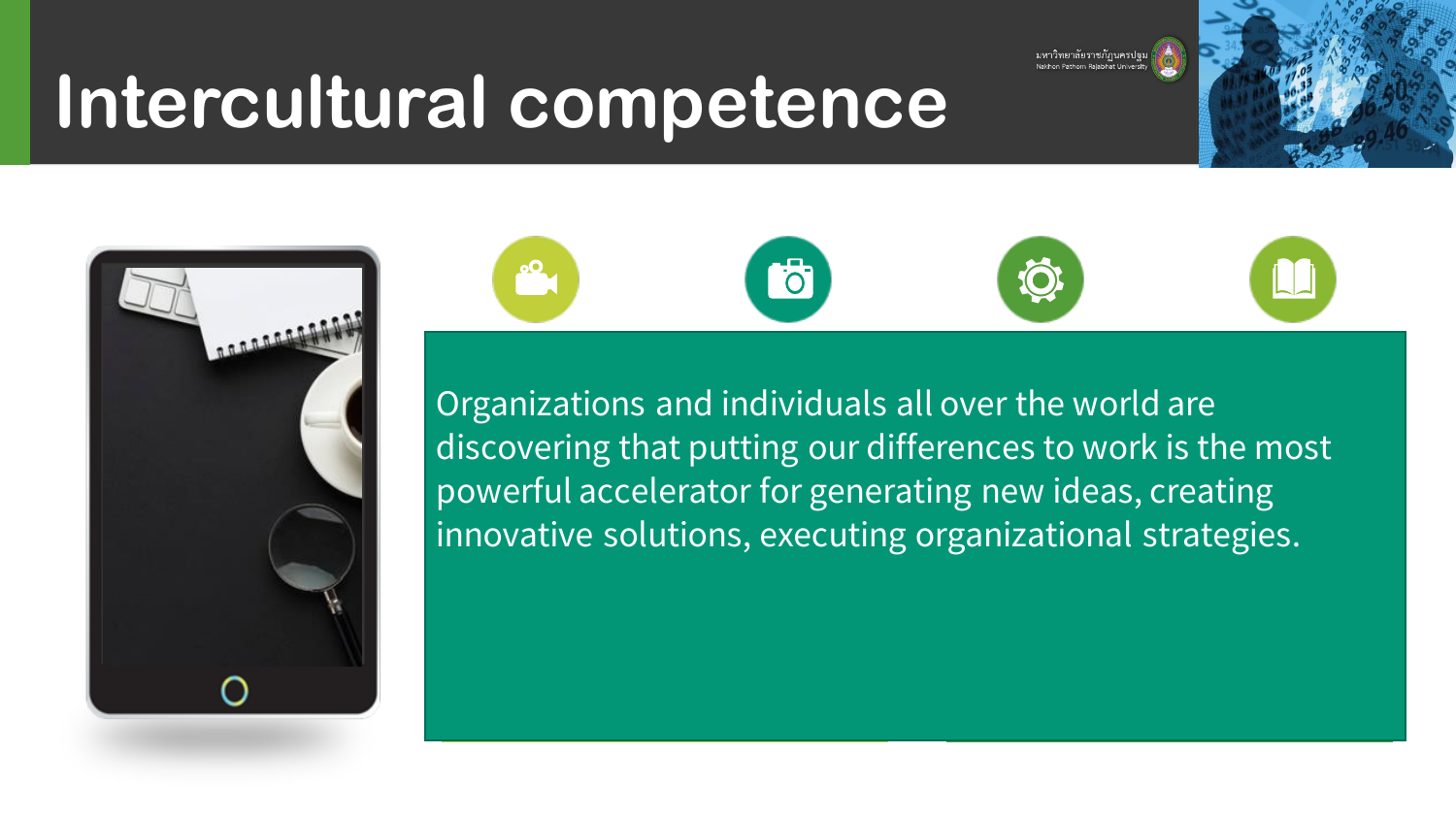## **Intercultural competence**



**P** 

aliza and c alize and work harder and harder to continually come up with new ways  $\sqrt{2}$ pournave d  $\frac{1}{2}$ cicion inciv<br>..  $\epsilon$  hucingee As businesses globalize and competition increases, you have to to the creative tale. important thing to establish internally is an atmosphere where atabla habay apic perid.<br>' Your Text Here reque. The most and appeal to your it is acceptable behavior to come up with new ideas which may Your Text Here to stay on top of the consumers' mind with your product or service. Effective, innovative organizations discover ways to tap into the creative talents of their own people. The most be a big departure from past practice.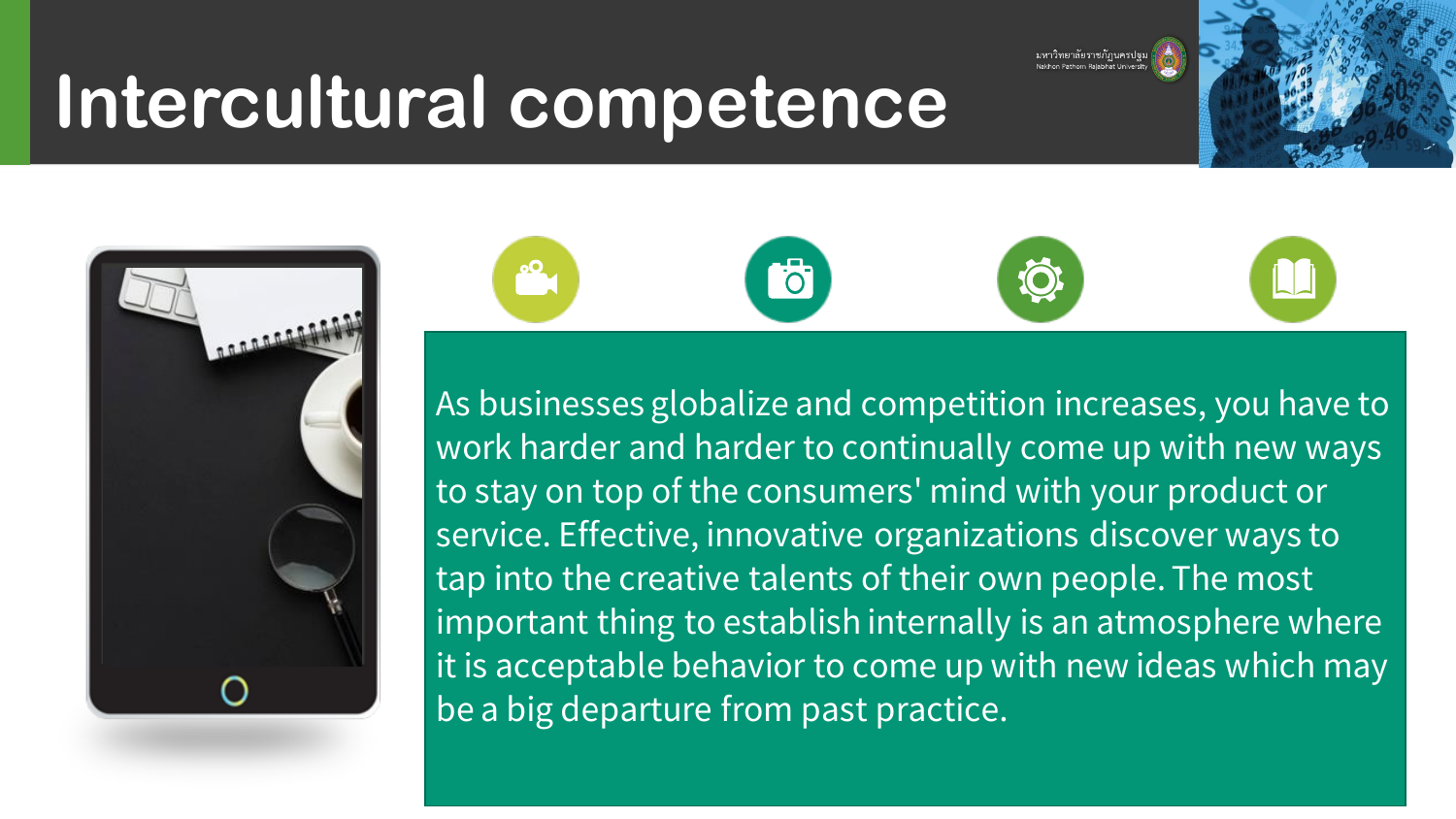## **Intercultural competence**



eas do chailte and the control of the control to control the control of the second terms to control the contro<br>And the control of the control of the control of the control of the control of the control of the control of t<br> p biopanz era characterized by increasing flow of commercial activities ducte in a aucco in a of noonla a r people d  $\frac{1}{2}$ ivan tha in Given the increasing globalization of people and products in an  $\mathfrak{g}$  , 1992) in achimig c between multinational corporations and nations.. The control  $\mathcal{L}$  $\zeta$  dustribution can simply  $\zeta$ Your Text Here and professional ties across borders, the role of international negotiation is becoming even more critical (Cohen, 1997; Foster, 1992) in defining and concluding business deals

**P**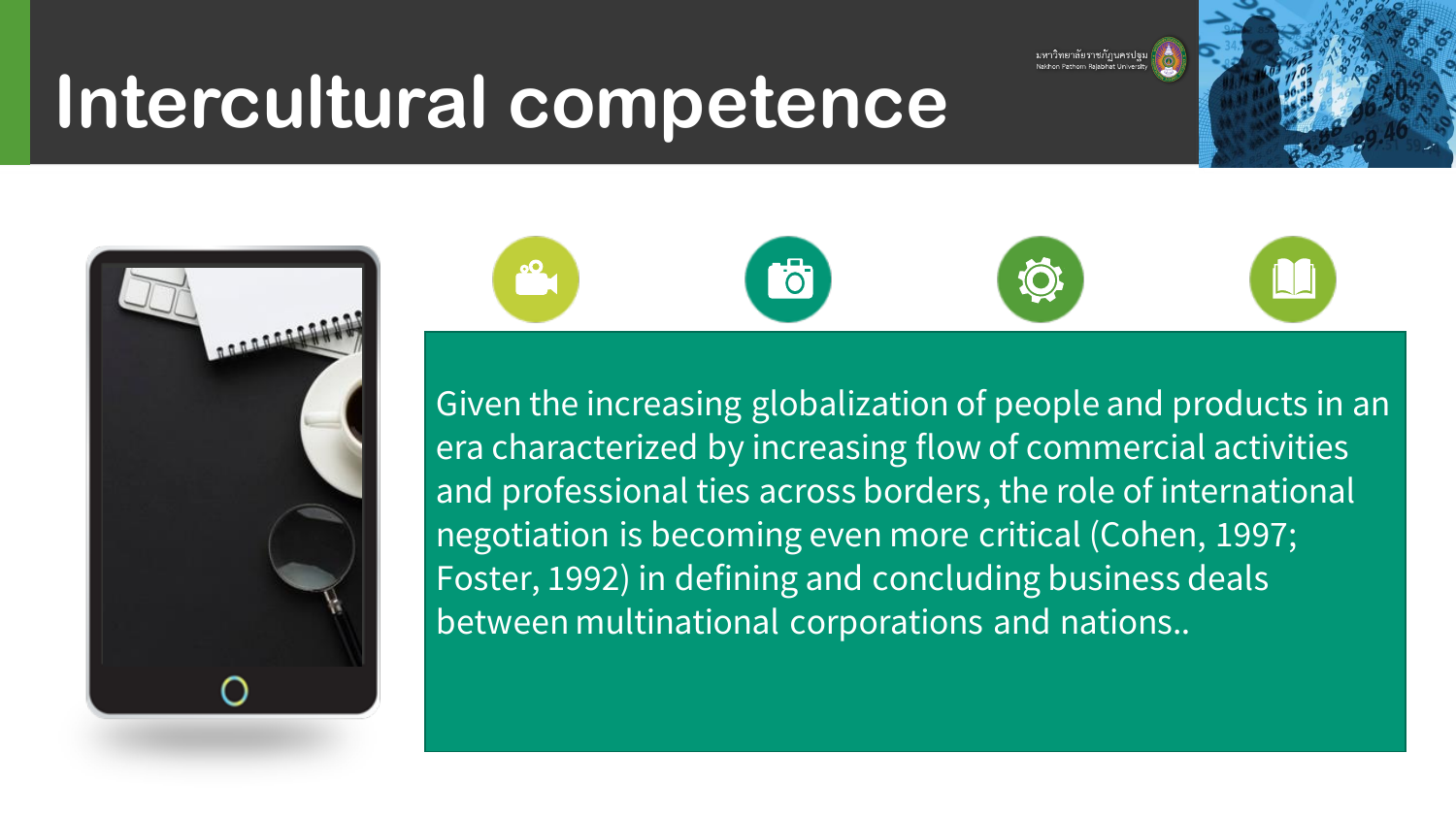

## **Vocabulary and phrases**

- $\square$  accelerator
- $\square$  intercultural competence
- $\Box$  breakthrough
- $\Box$  innovative
- $\square$  stakeholders
- $\Box$  acceptable



 $\Box$  to come up  $\Box$  to amplify  $\Box$  to compensate

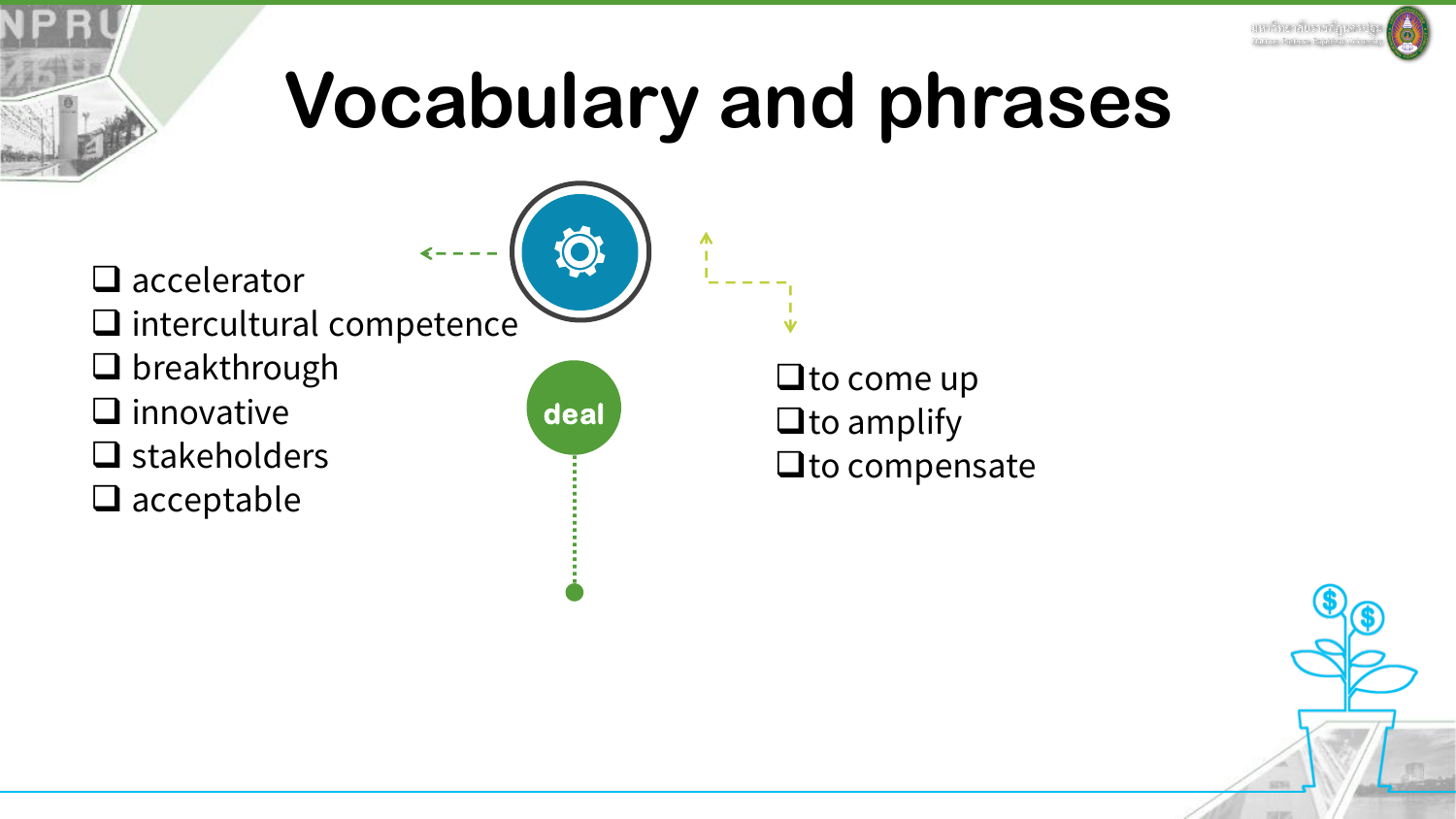



#### **Direct and indirect stakeholders**

Direct stakeholders  $\Box$  the seller and buyer  $\Box$  the partners negotiating strategic alliances

Indirect stakeholders  $\frac{1}{2}$  the community  $\Box$  related organizations  $\Box$  other industry actors

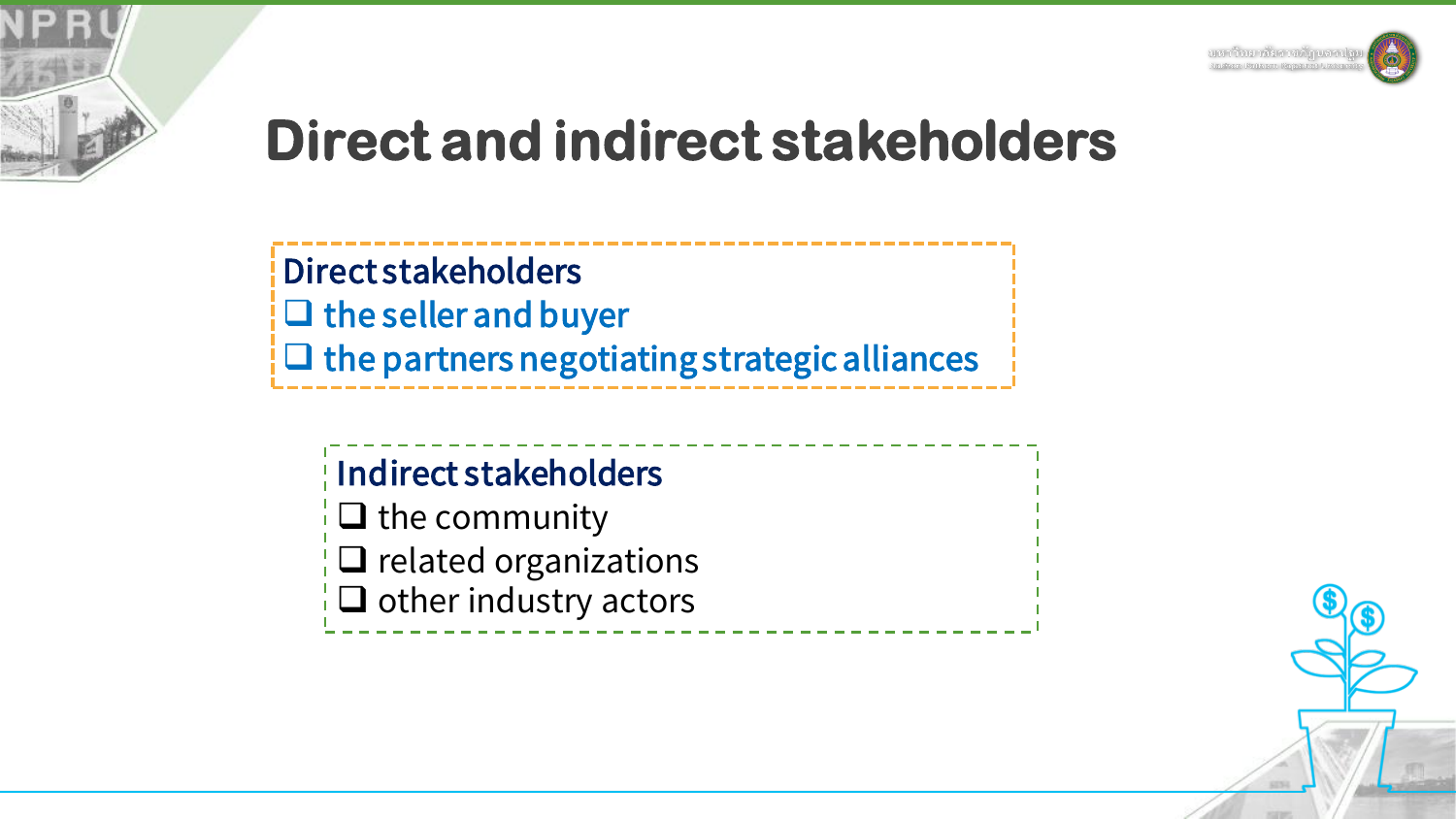

# **A stereotype**

A stereotype is based on the incorrect assumption that every person from a particular culture will behave in a particular way. In fact, although we are of course influenced by our cultures, there is wide variety within each culture. Also, we each belong to many cultures, related to, for example, the type of organization we work for, our jobs within that organization, our age, our gender, our family situation, etc.

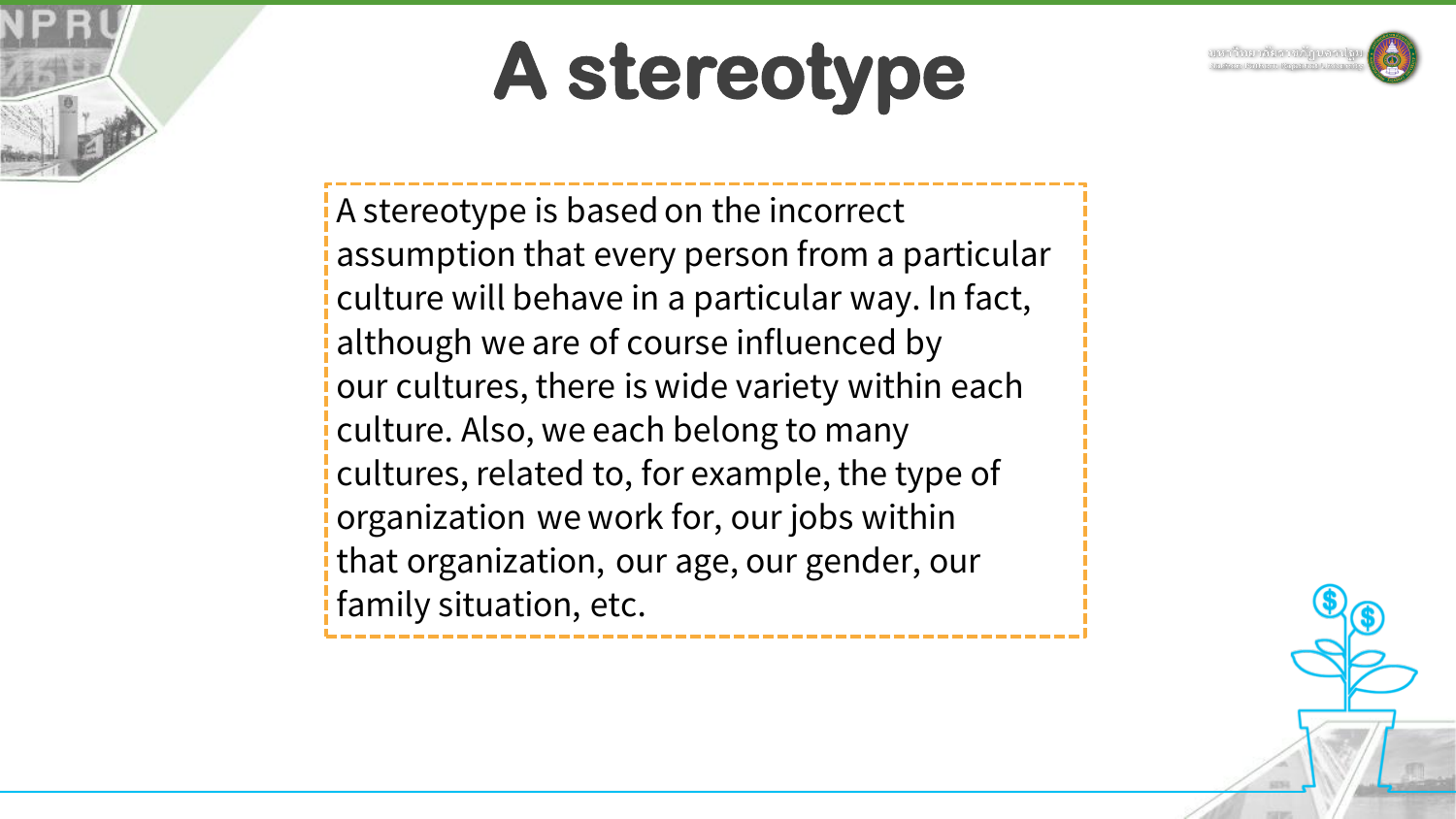

#### Due diligence

It is a process where a party conducts detailed research before signing a contract. The best known example of due diligence occurs when one company is buying another. In such cases, lawyers can spend many hours checking all the documentation to make sure there are no unpleasant surprises once the deal has gone through.

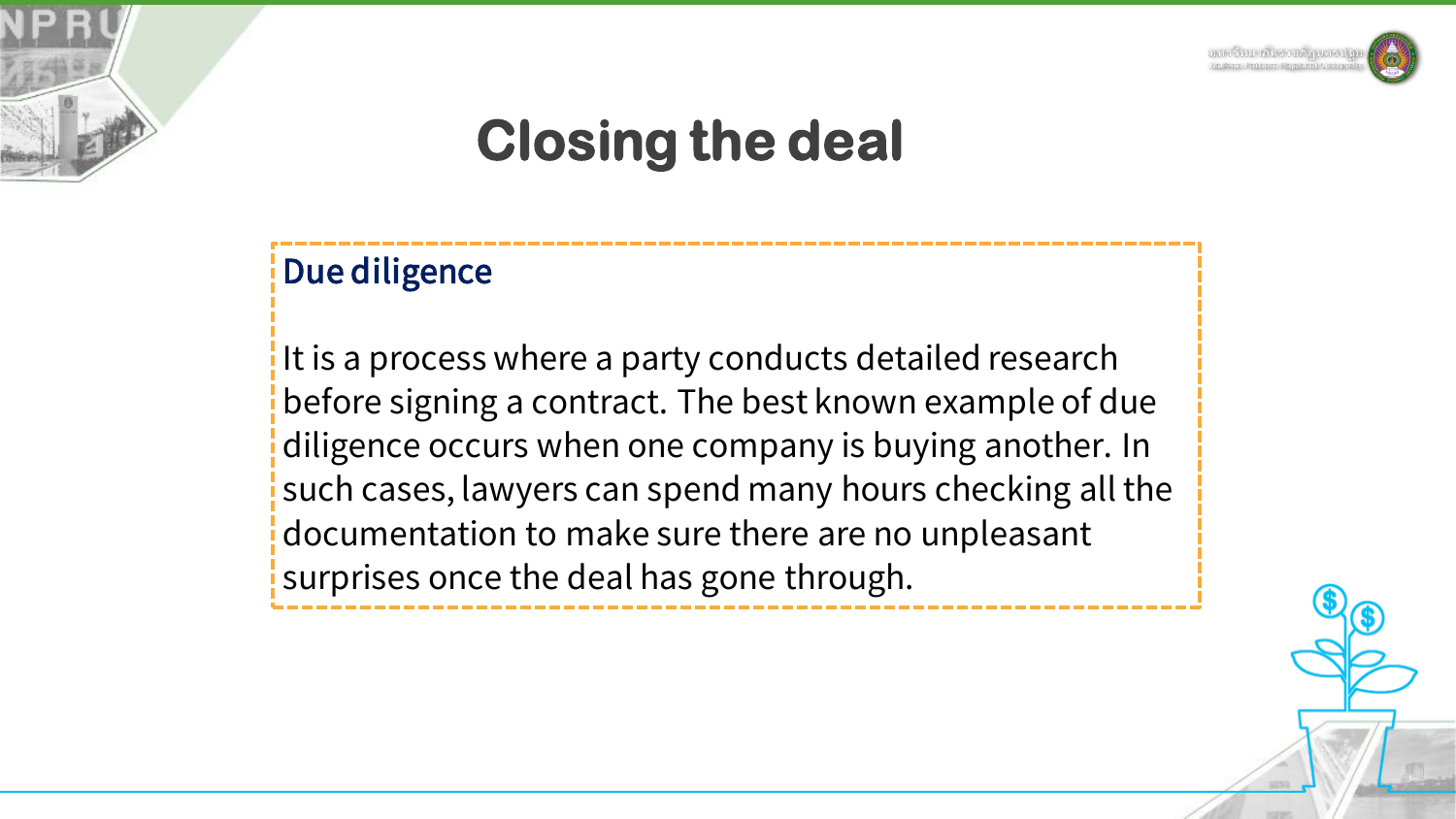

#### Which speakers talk about ...

- checking everything carefully?
- being flexible?
- quick decision-making?
- slow decision-making?
- negotiating tactics?
- making changes to the agreement?
- contracts?
- the speed of the follow-up?
- involving other people in the negotiation?
- the long-term relationship between the parties?
- bringing emotions into the negotiation?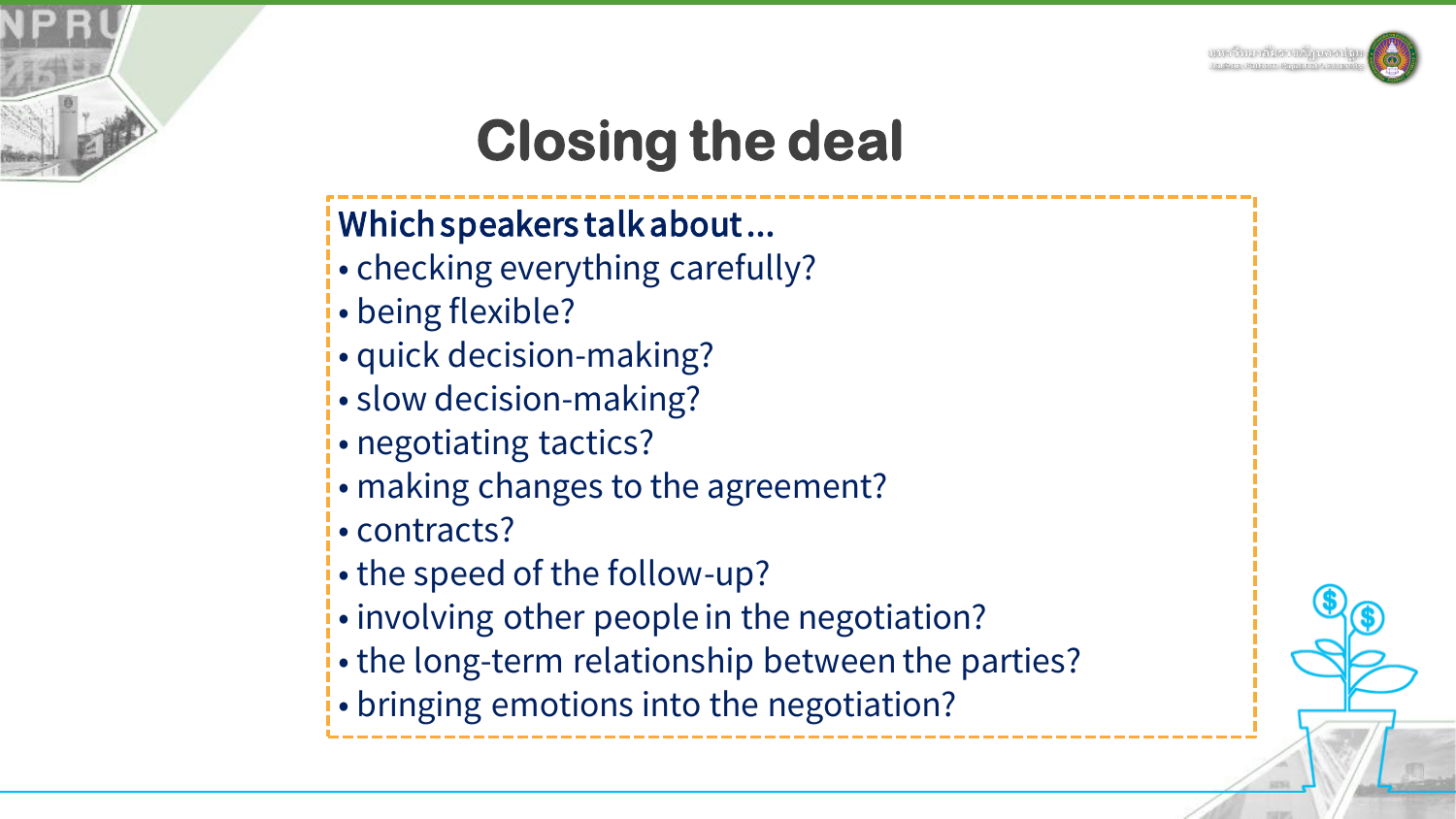

- Checking everything carefully: American (a lot of legal stuff to work through ... To protect ourselves), German (a lot of research will be done), Russian (verify all that's been decided), Brazilian (do your due diligence), French (everything must be crystal clear)
- Being flexible: Chinese (you have to be flexible), British (flexible business partner)
- Quick decision-making: American (tend to push for quick decisions), German (You might think ... decision-making would be fast in Germany.)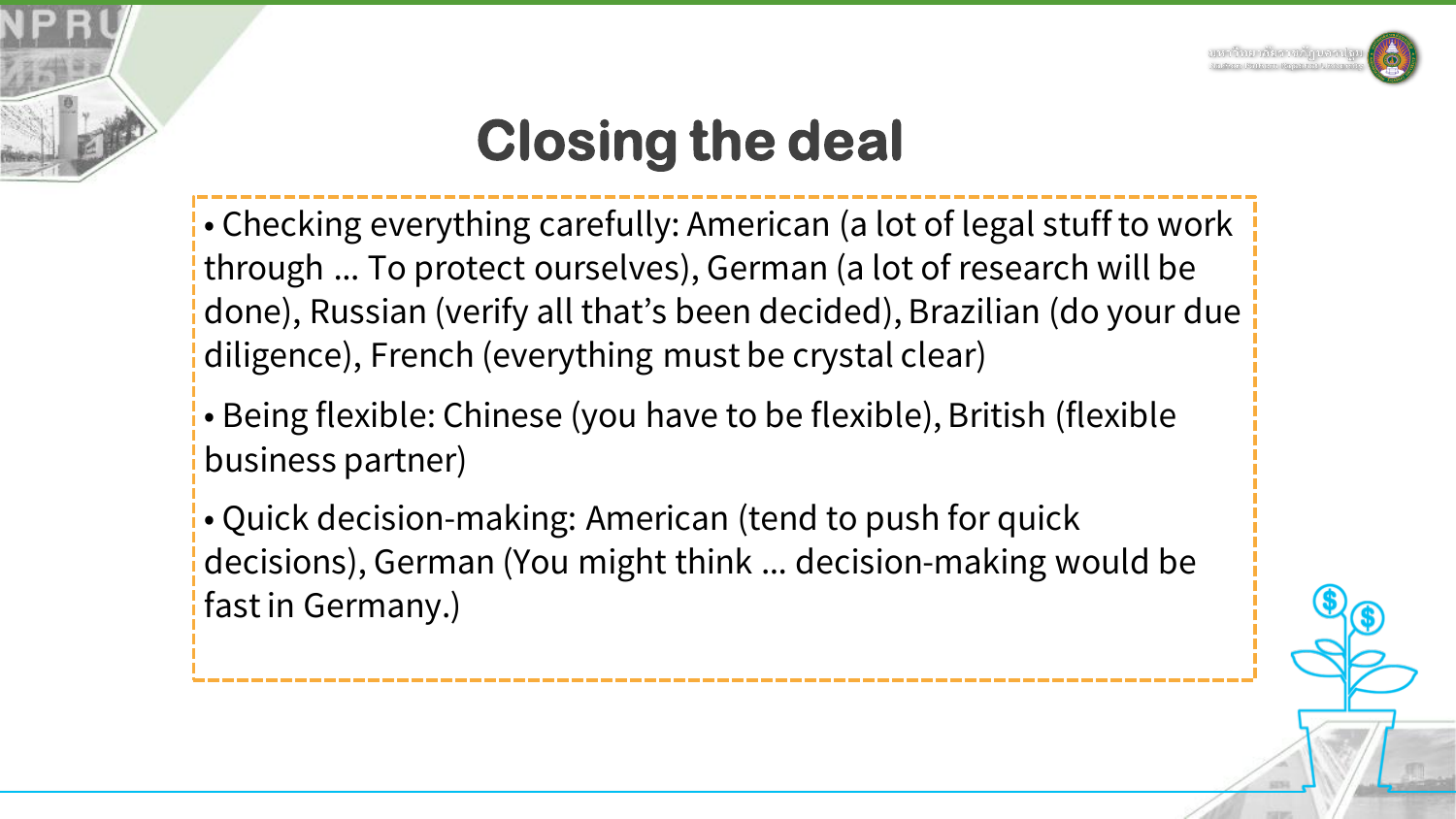

• Slow decision-making: Chinese (Decision-making can be slow), German (it can be quite slow), Russian (we will sit it out forever), British (reluctant to make any snap decisions), Brazilian (Getting a decision takes time in Brazil.)

• Negotiating tactics: Russian (Our stalling tactics are legendary.), French (When everything is on the table, then we'll see if we agree.)

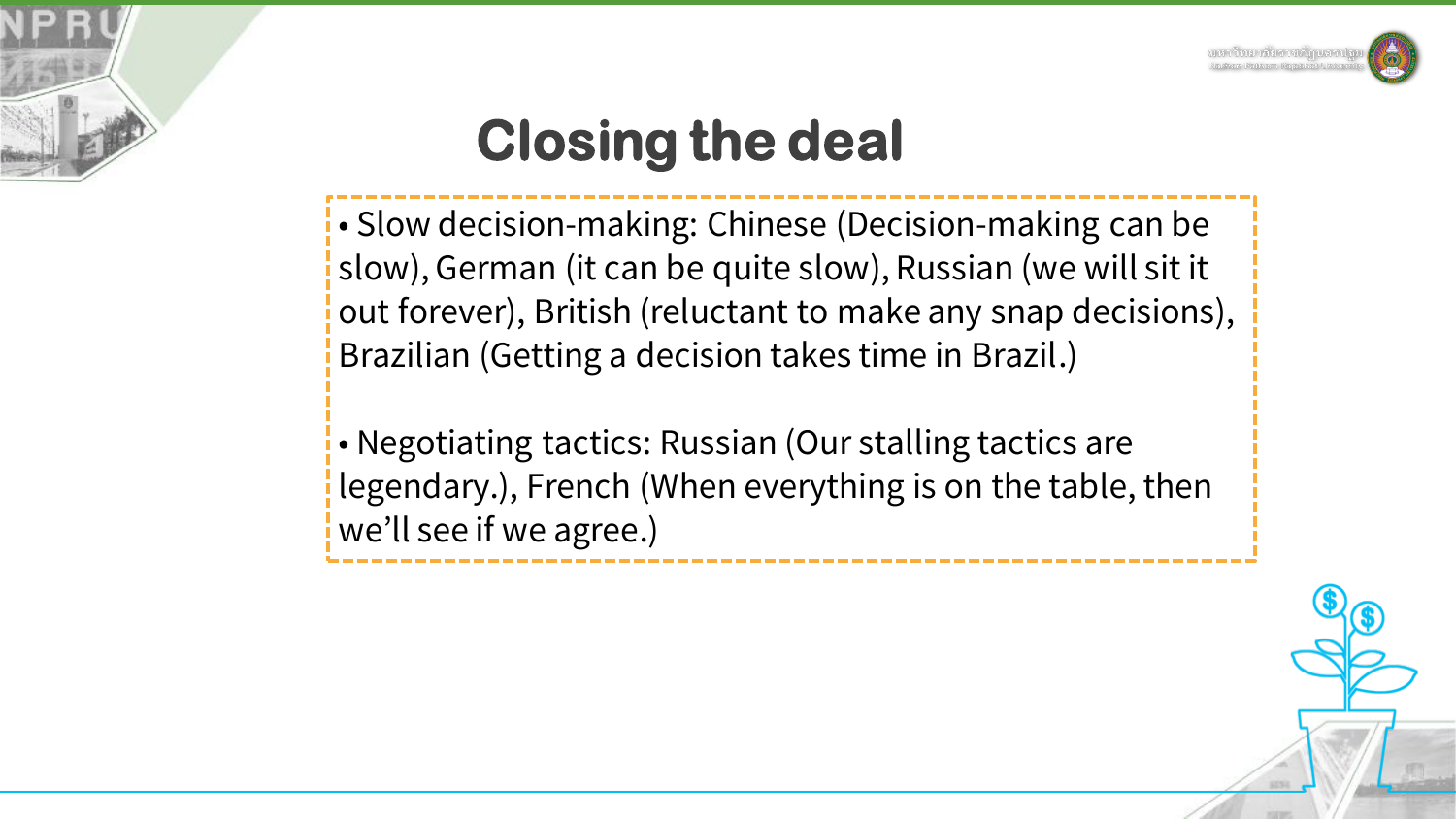

• Making changes to the agreement after it has been agreed: Chinese (It's a statement of intention, not an obligation.), Brazilian (there'll be a lot of loose ends to tie up), French (we won't want to be tied to a contract)

• Contracts: American (Have you ever read an American contract?), Chinese (a contract in China is more like a marriage than a legal document), German (before we sign the contract), French (we won't want to be tied to a contract)

• The speed of the follow-up: American (we're much slower to implement), German (Once we sign, however, we spring into action.)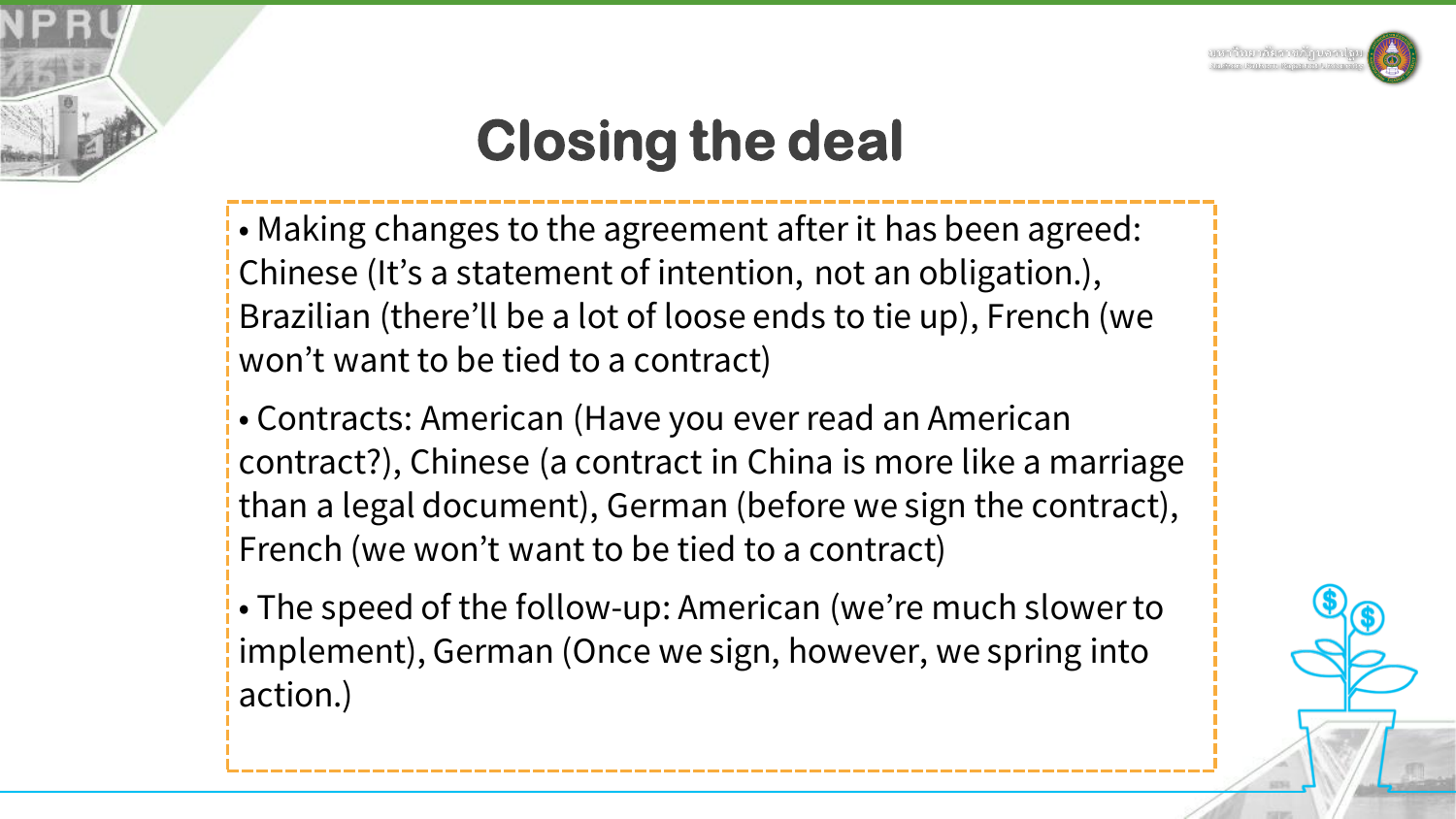

- Involving other people in the negotiation: Chinese (There is often state involvement.), Brazilian (give everyone a chance to express their opinion)
- The long-term relationship between the parties: Chinese (to stay loyal to our partner 'for better or worse'), British (a fairly trustworthy and flexible business partner)
- Bringing emotions into the negotiation: Russian (Russians are big on emotional appeals.), Brazilian (People may get quite excited in the meeting)

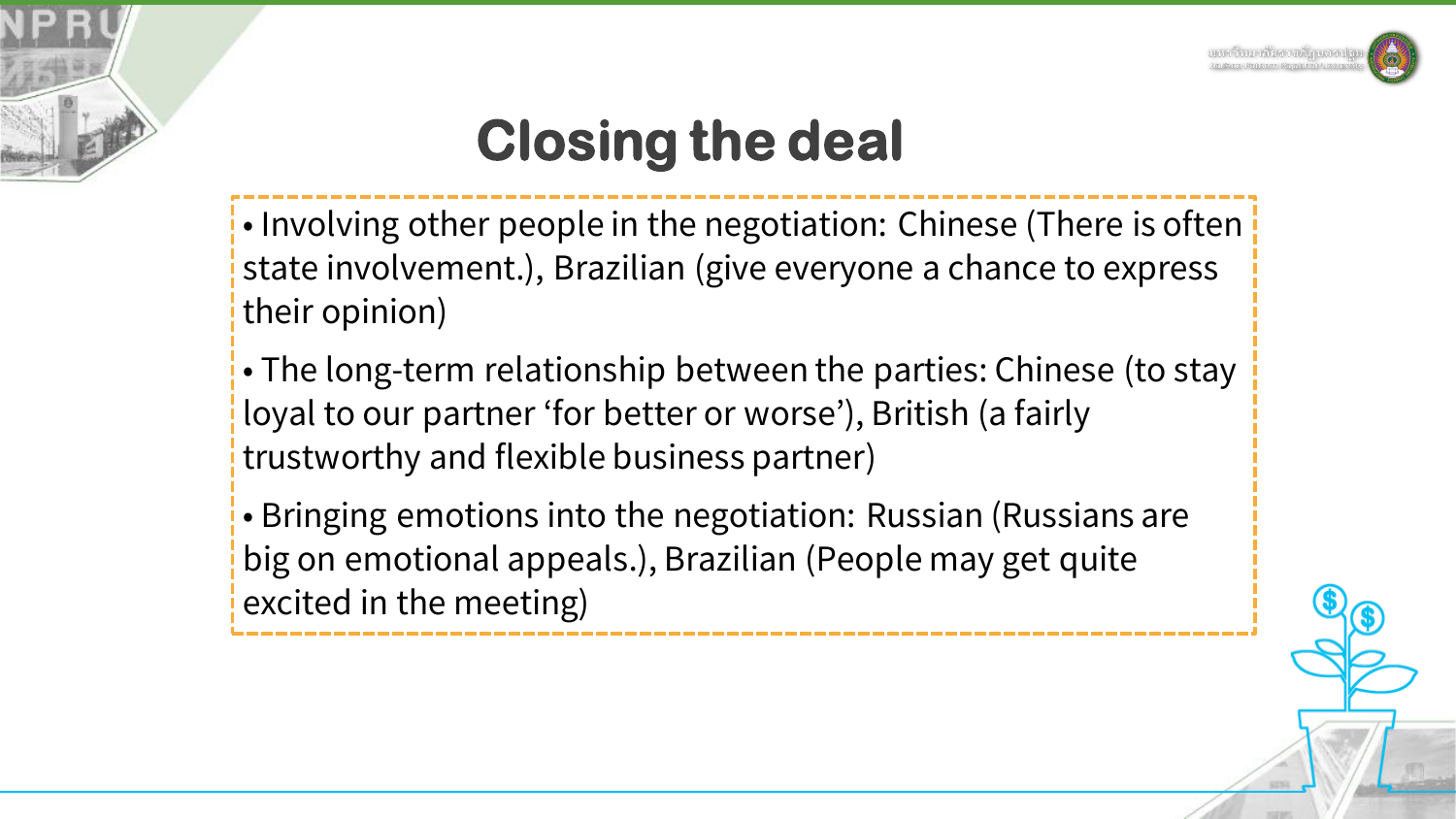# **Expression**



 $\Box$  I think we should look at the points we agree on We should focus on the positive aspects ...  $\Box$  We should look at the benefits for both sides  $\Box$  It is in our joint interests to resolve the issue  $\Box$  What do you think is a fair way to resolve this problem?  $\Box$  We hope you can see our point of view ...

 $\Box$  Let us explain our position

- $\Box$  Could you tell us why you feel like that?
- $\Box$  I think we should look at the whole package, not so much at individual areas of difficulty.
- $\Box$  Perhaps we could adjourn for a little while.
- $\Box$  I think we need to consider some fresh ideas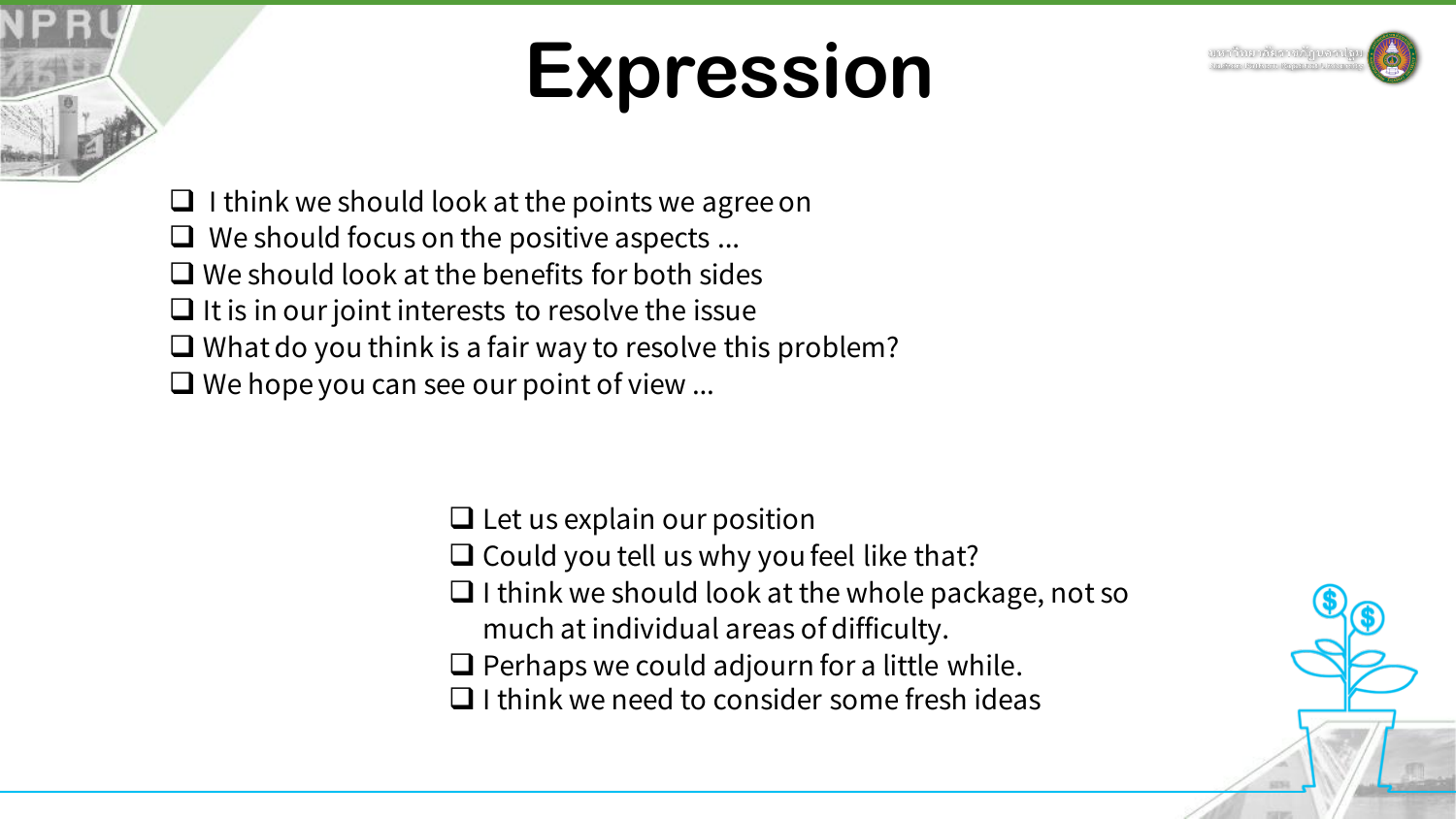

# **Expression**



- $\Box$  Can we run through what we've agreed on?
- $\Box$  I'd like to check what we've said / confirm.
- $\Box$  I think this is a good time/point to repeat what we've agreed to so far.
- $\square$  Summarizing I'd like to run through the main points that we've talked about.
- $\square$  So, I'll summarize the important points of our offer.
- $\square$  Can we summarize the proposals in a few words?

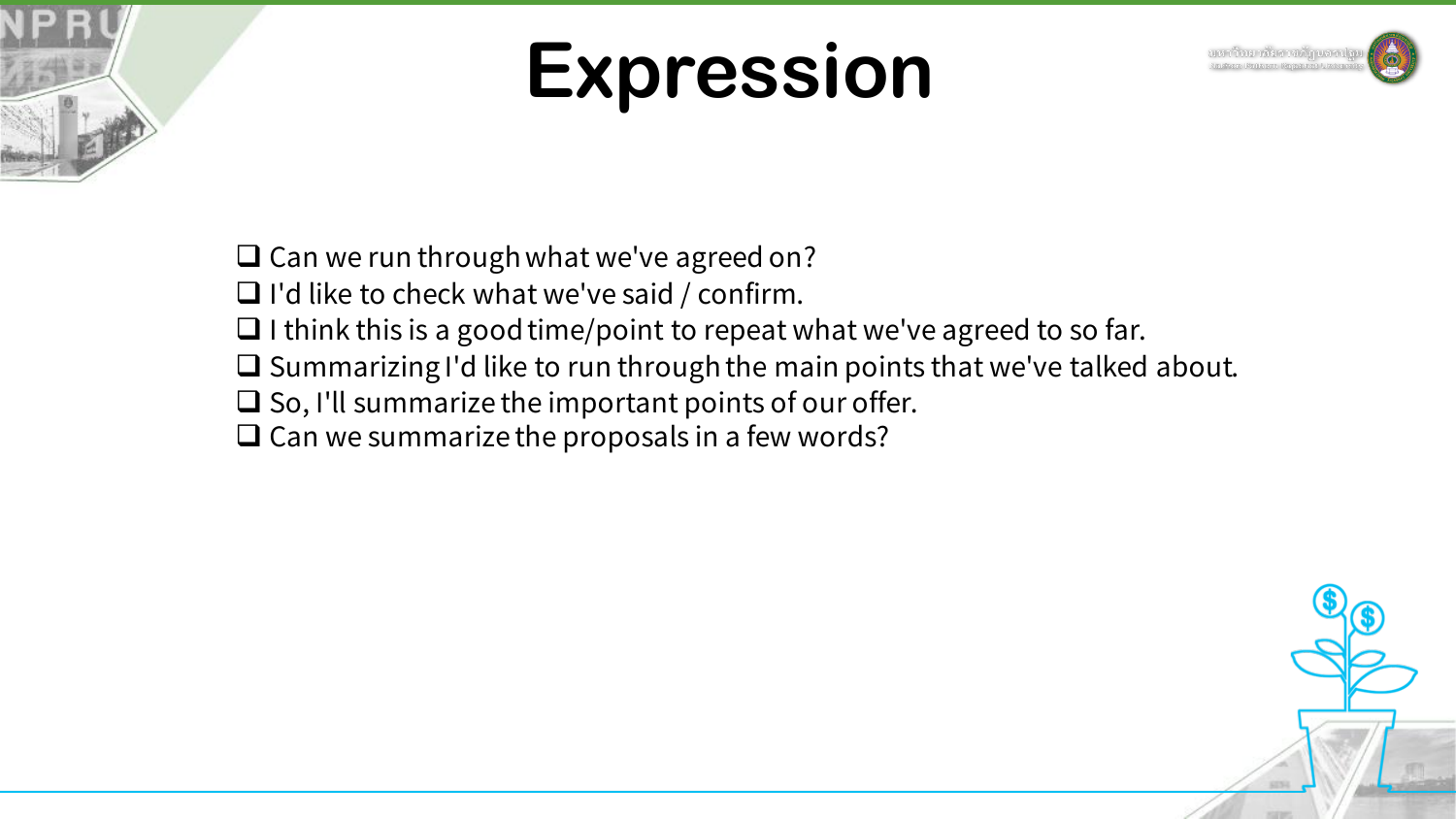

#### **Expressions: Bargaining and making concessions**

A key principle in negotiating is to give a little and get a little at the same time.

 $\Box$  If you give us 70%  $\Box$  we'll pay in 60 days...  $\Box$  and if transport is free..  $\Box$  .. we can pay half the insurance.  $\Box$  If you can agree n all that...

 $\Box$  We think 2% is enough... but you can have 90 days credit... no... if you pay for transport we'll look after the insurance.

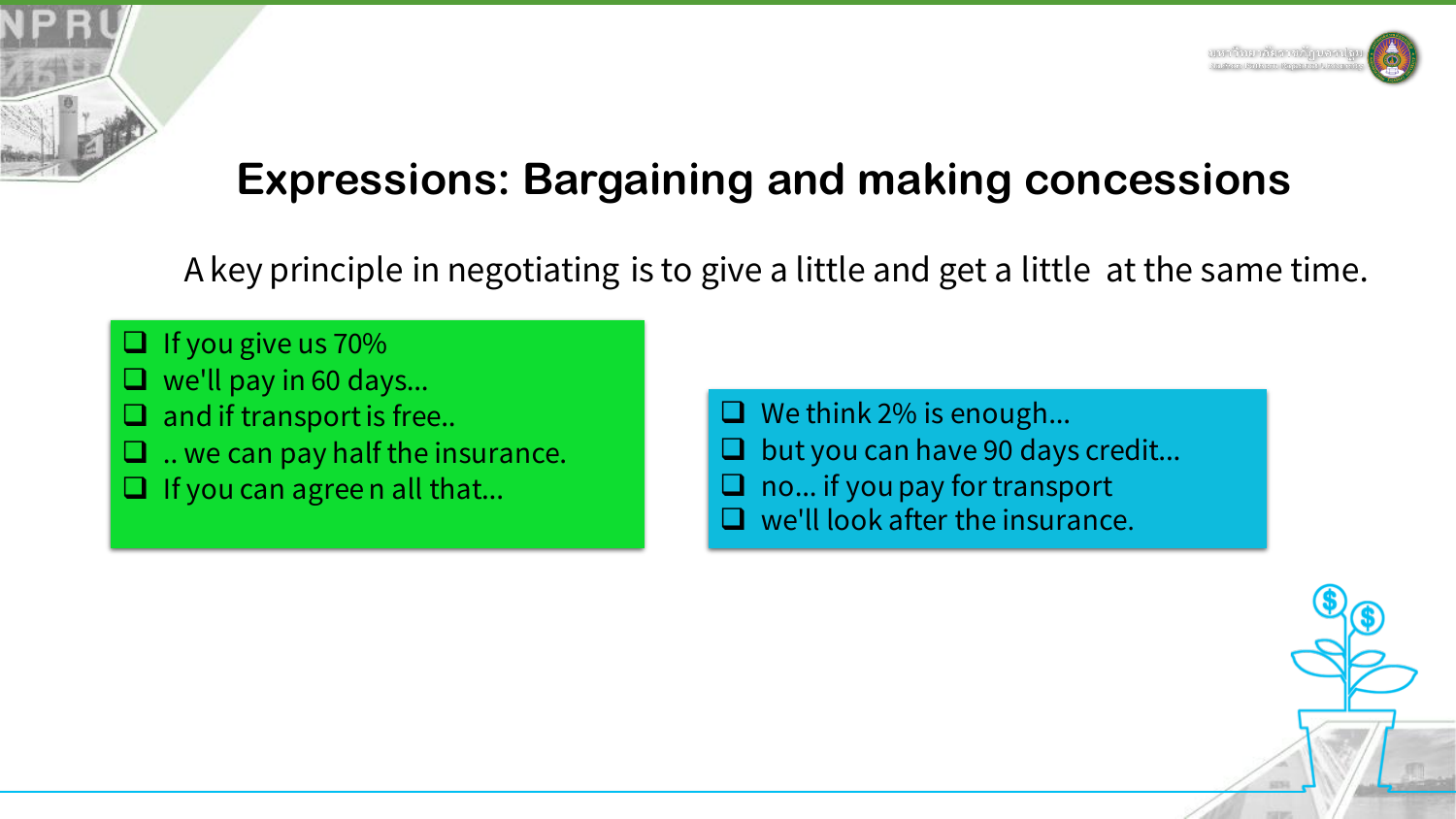

#### **Exercises**

#### **Complete the following phrases with given words in the box.**

| <b>Decide</b> | <b>response</b> | <b>SOFFY</b> | accept  | thought  |
|---------------|-----------------|--------------|---------|----------|
| Unable        | justify         | convinced    | contact | decision |

- a) Thank you for your proposal, but we are very....................
- b) We do not feel able at this stage to..................................your offer.
- c) Obviously, we have ……………………it very carefully.
- d) We are not entirely ……………………… that the technical advantage …………… the high cost.
- e) We hope you'll ……………………… us again with future offers.
- f) I think we are …………to give you a formal …………… today, but we will write to you and tell you of our …………….in a day or two. Then we'll ………… what the next step should be. So thank you very much.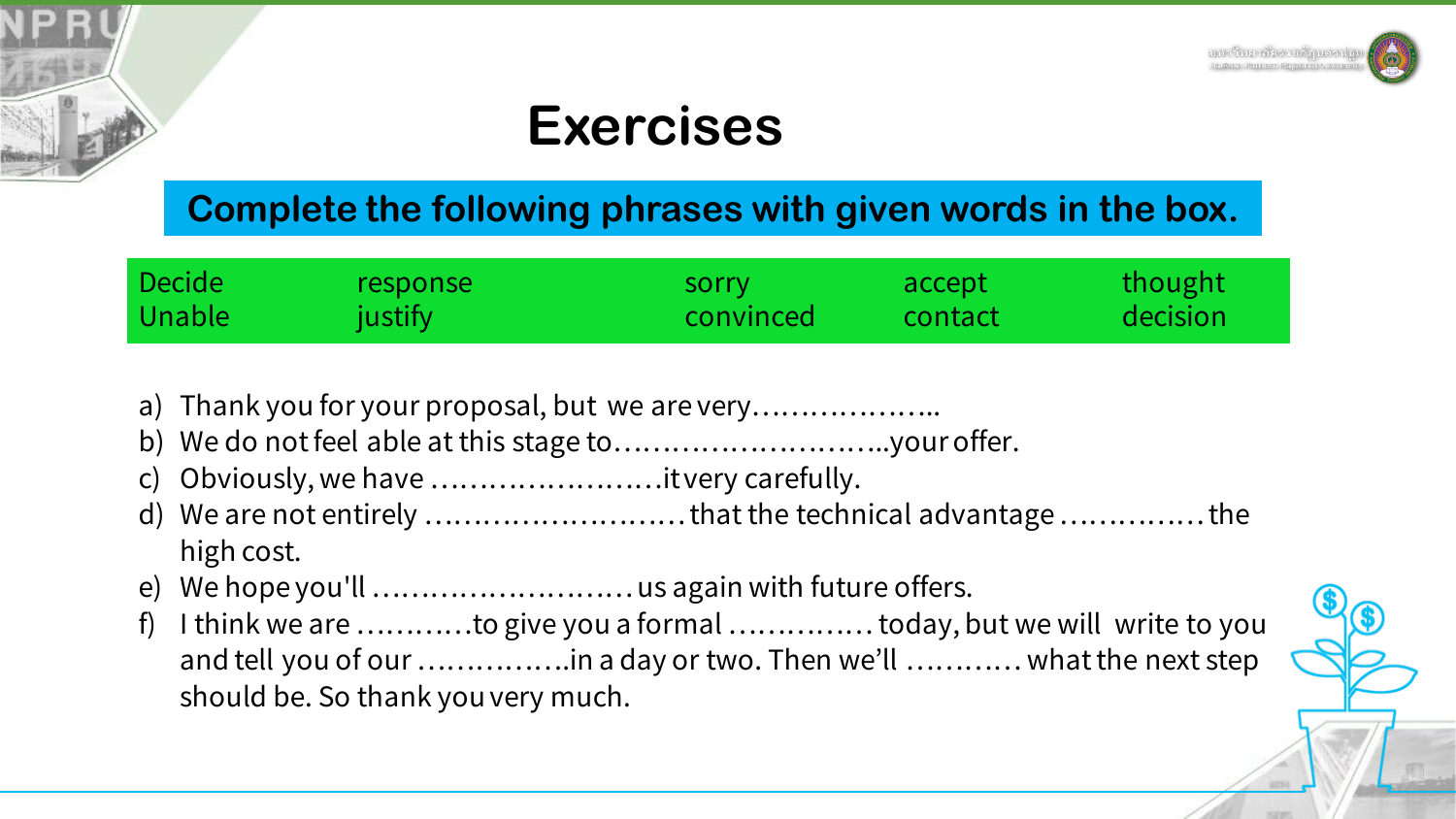

#### **Exercises**

Match a phrase on the left with a phrase on the right which could be used in a similar situation.

1) Not just now.  $\qquad \qquad \qquad$  a) I'm afraid not

2) Not really. **b**) Not at the moment.

4) I'm sorry but that's not realistic d) I doubt it.

3) I don't think so. c) I'm afraid we just couldn't do that.